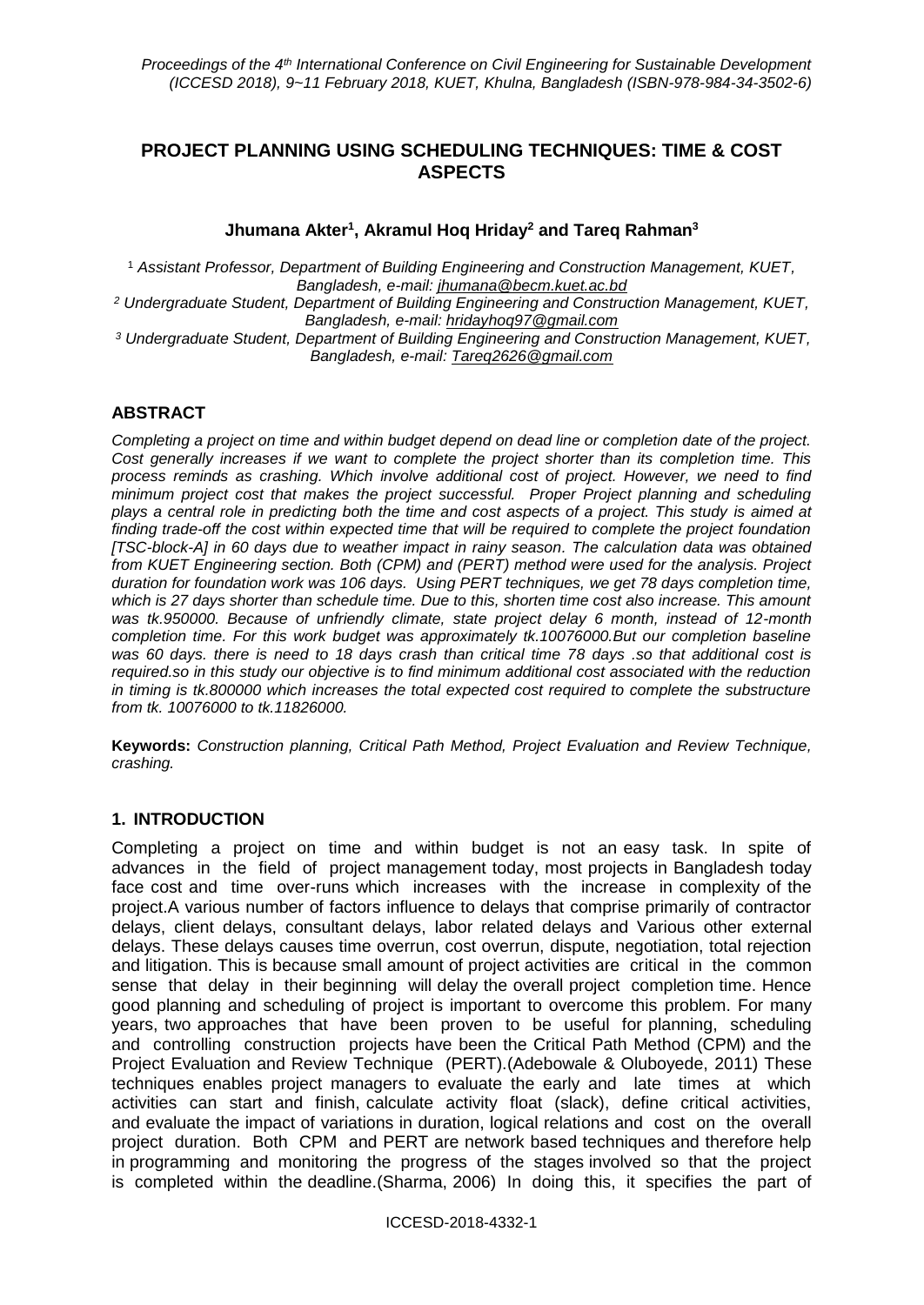the project that are crucial which if delayed beyond the normal time would increase the completion time of the project as a whole. It help to assists in allocating resources, such as labour and equipment and thus helps to make the total cost of the building project a minimum by finding the optimal trade-off between various costs and time involved .Hence CPM assumes preceding experience with similar projects from which the relationships between resources and job times are obtainable. On the other hand, PERT includes uncertainties in activity times in its analysis.(Adebowale & Oluboyede, 2011) It determines the possibilities of completing various stages of the project by specified deadlines. It also calculates the expectedtime to complete the project. In further words, it detects the activities that have high potential for causing delays in completing the project on schedule. Thus, even earlier the project has started, the project manager knows where he or she can guess delays. Then manager can take the necessary preventive measures to decrease possible delays so that the project schedule is on track. Actually, both techniques, PERT and CPM,(Grant, 1983) were developed almost simultaneously. Project managers (PM) often meet the problem of having to shorten the scheduled completion time in order to accelerate the execution of a project. Reducing the project duration can achieved by adding more resources to the, resources or by assigning additional labor. This managerial decision of supplementary resources, overtime and labor will however rises the overall cost of the project thus trimming down the project duration of activities on critical path. This idea of project management which involves investment of extra budget in order to minimize the duration to meet the targeted date is known as crashing.(Adebowale & Oluboyede, 2011) The objective of accelerating project by crashing total project duration is helpful so that delays can be recovered and liquidated damages can be avoided.

# **2. STUDY AREA & METHODOLOGY**

## **2.1 Study location and data description**

"TSC-building-KUET" (Figure 1&2) which is situated in besides KUET auditorium in Teligati, PhulBari Gate was selected as our study area. This building consists of 4-block. Block –A was selected for analysis. It is two storied building. Specifically we work with foundation portion (Figure 2) illustrate this.



Figure 1: Location of TSC from google earth Figure 2: Site construction image of



TSC-KUET

The project plan of the TSC building foundation work has the various activities that would be carried out, as well as the duration (days) and cost of each activity in KUET area. The activities included planning, procurement of materials, excavation, plumbing and so on. The data contains the level of precedence among various activities, as well as the cost of each activity. To prevent clumsy analysis, activities were grouped.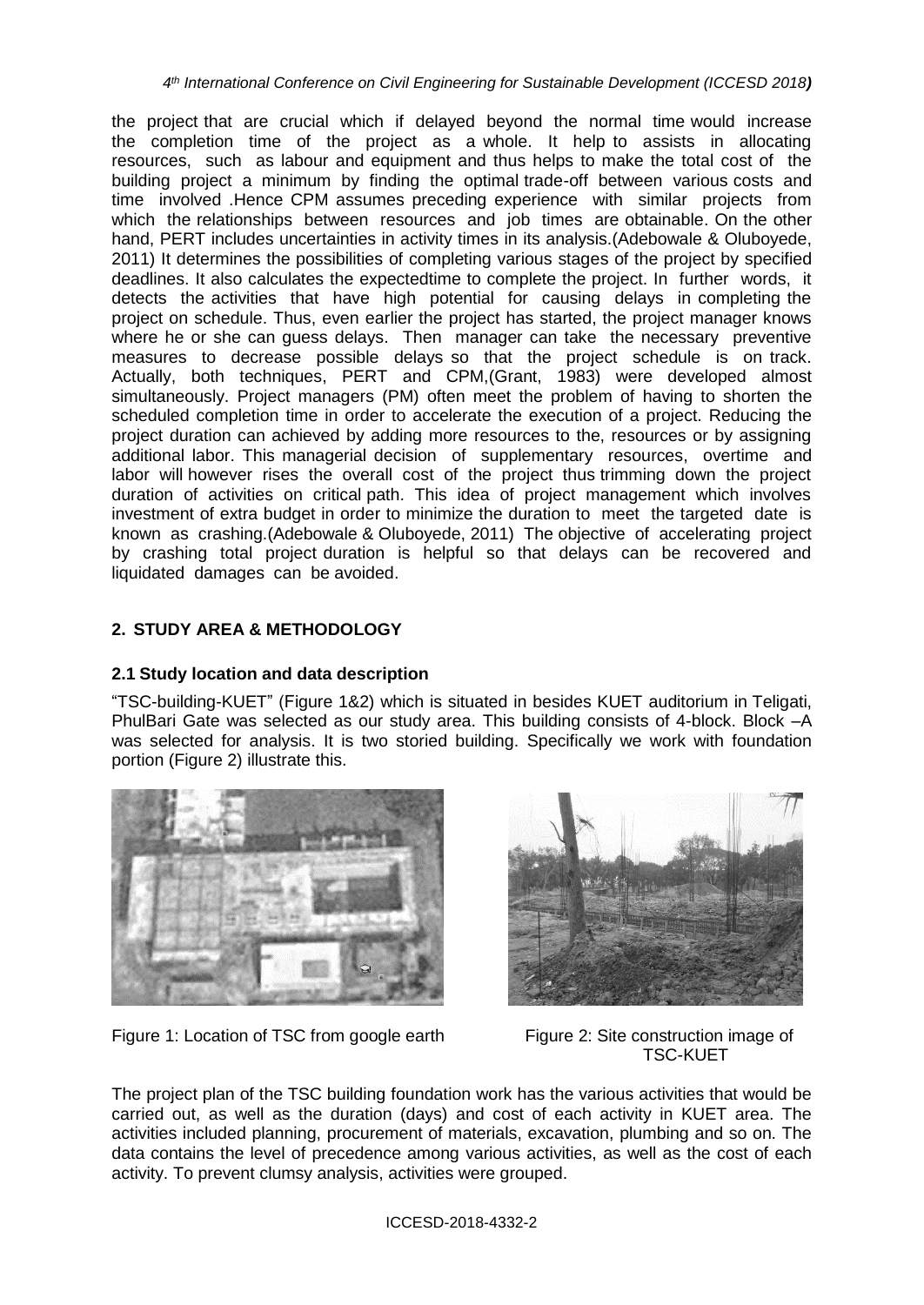#### **2.2 Methods**

This study focused on the cost and on the available duration (days) of the activities of carrying out the project. The duration is in multiple time estimates, that is, the optimistic time, the most likely time and the pessimistic time estimate. The network analysis procedures were used in analyzing the data; this involves the critical path method (CPM), project evaluation and review technique (PERT) and probability estimation. The aim of estimating probability is to find out the possibility that a node j in the network will occur by a prespecified scheduled time, Sj, assuming that all the activities in the network are statistically independent. This probability was estimated in this study using

In CPM networking, all the activities time estimates are single values with the assumption that activity time are known with certainty by using a single activity time estimate. In reality however, it is rare to have activity time estimate to be certain. This is because projects longest time is the activity required to be completed assuming everything went on normally. Therefore, the three time estimates were subsequently used to estimate the expected time (mean) and variance of the distribution. Expected time is the weight average of the three time estimates (optimistic (a), pessimistic (b) and most likely time (M).(Adebowale & Oluboyede, 2011)

Average of the three time estimates (optimistic (a), pessimistic (b) and most likely time  $(M)$ ):

Expected time ( mean) = 
$$
\frac{a+b+4M}{6}
$$
 (1)

(2)

Project crashing was done using:

$$
Cost slope = \frac{CrashCost(CC) - Normal Cost(NC)}{CrashTime(CT) - Normal Time(NT)}
$$
\n(3)

The data were collected from KUET Engineering section scheduling & costing tender document & site engineer. The floor plan of the building is the first phase of the building project after clearing of the bush on the site.

PERT analysis was used to obtain the cheapest cost by crashing as many activities as possible on the critical path.

#### **3. ANALYSIS & RESULT**

#### **3.1 Data presentation & Activity selection**

Table 1 shows the description of activities involved for the construction process of TSC-block [A] construction project inTeligati, PhulBari Gate, at KUET. The construction activities begin with activity A and ends with activity k. Table 2 shows the distribution of the project activities relative to the actual number of days to complete individual activity and their respective cost implication in terms of Bangladeshi tk. of the project. The costs are basically labour costs based on the assumption that materials are already available for use. If, once the materials are available, the reduction in number of days to complete a particular activity will only be affected by the cost of hiring additional labour. Table 3 shows the project activity according to activities that must be performed before the next activity can begin, this is called the predecessor. The optimistic estimate (a), most likely estimate (m) and pessimistic estimate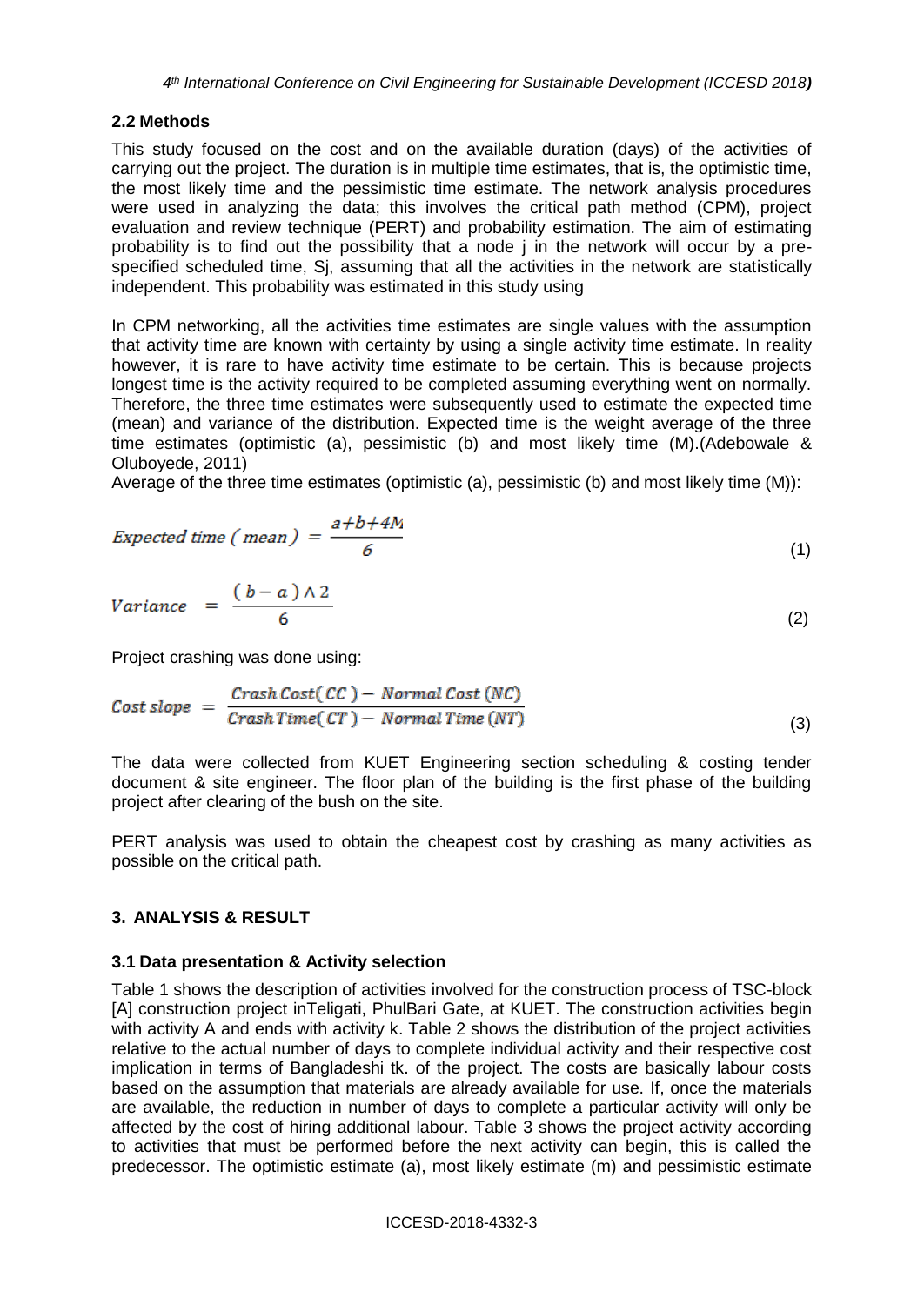(b) of the building were determined to see the variations in the estimates as they affect the construction activities, were computed as shown in Table 4. The critical path calculations (Kelley Jr & Walker, 1959)involve two passes: The forward pass determines the earliest occurrence times of the events, and backward pass calculates their latest occurrence times (Oberlender & D, 1993). The earliest time is calculated as follows:

| <b>Activity</b> | <b>Activity description</b>            | <b>Predecessors</b> |
|-----------------|----------------------------------------|---------------------|
| А               | Site clearing &<br>removal of trees    |                     |
| в               | <b>Earthwork Excavation</b>            | А                   |
| C               | Grading General area                   | А                   |
| D               | Earth filling & brick flat<br>soling   | B, C                |
| Е               | Footing formwork &<br>concrete placing | B                   |
| F               | Rever binding for<br>column & GB       | D,E                 |
| G               | Installing utility lines               | B,D                 |
| н               | Formwork for column<br>& GB            | F,G                 |
|                 | Pouring concrete                       | Н                   |
| J               | Removal of formwork                    |                     |
| Κ               | Filing with sand up to<br>plinth       | 880                 |

Table 1: Description of activities in a research process to completion the project foundation

#### **3.2 Critical path method ( CPM ) & PERT analysis**

Using activity relationship from (table-1) critical path was drawn. Where i is the starting node number for a particular activity; j is the ending node number for a particular activity; tij is the expected time to complete activity.



Figure 3: Network diagram of --TSC-block [A]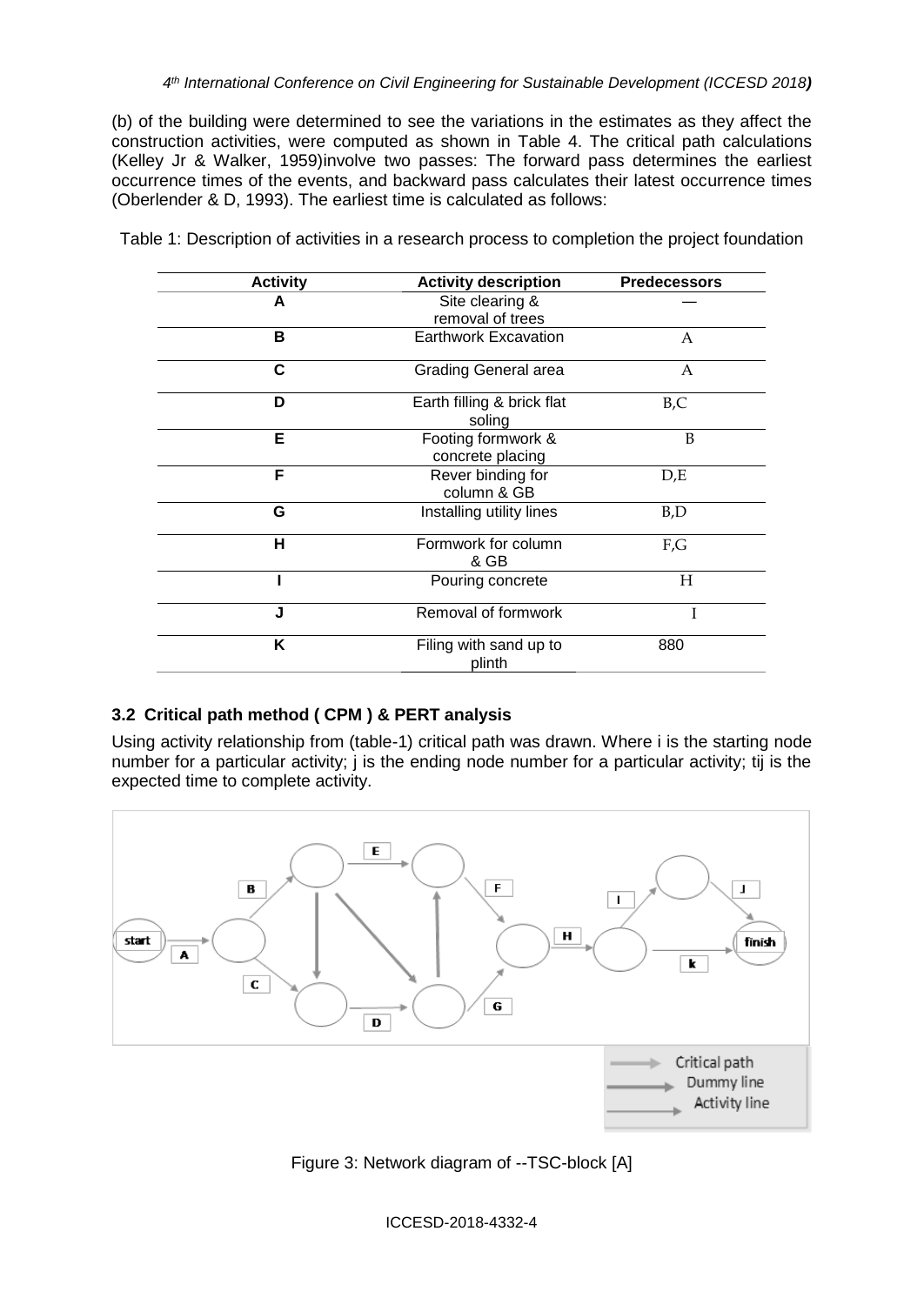| Table 2: Project Activity, Predecessor, optimistic estimate (a), most likely estimate (m) and |  |
|-----------------------------------------------------------------------------------------------|--|
| pessimistic estimate (b) of a construction project TSC-block [A]-foundation work              |  |

| <b>Activity</b> | <b>Predecessors</b> | Optimistic<br>estimate (a) | <b>Most likely</b><br>estimate (m) | <b>Pessimistic</b><br>Estimate (b) |
|-----------------|---------------------|----------------------------|------------------------------------|------------------------------------|
|                 |                     |                            | 19                                 | 27                                 |
| в               |                     | 12                         | 14                                 | 22                                 |
|                 |                     |                            |                                    | 14                                 |
|                 | B,C                 | 5                          |                                    | 10                                 |
| F               | в                   |                            | 10                                 | 15                                 |
| с               | D,E                 |                            |                                    | 13                                 |
| G               | B,D                 |                            | 6                                  | 10                                 |
|                 | F,G                 |                            |                                    | 8                                  |
|                 | н                   |                            |                                    | 19                                 |
|                 |                     |                            |                                    | 14                                 |
|                 |                     |                            | 5                                  | 9                                  |

Table 3. Mean and variances of activities of a building construction project at KUET area, in PhulBari-Gate

| <b>Activity</b> | <b>Predecessors</b> | <b>Expected</b><br>duration-<br>(a+4m+b/6) | <b>Standard</b><br><b>Deviation</b><br>(sigma)-(b-a/6) | Variance<br>$(b-a/6)^2$ |
|-----------------|---------------------|--------------------------------------------|--------------------------------------------------------|-------------------------|
| А               |                     | 20.00                                      | 1.67                                                   | 2.78                    |
| в               | А                   | 15.00                                      | 1.67                                                   | 2.78                    |
| r.              | A                   | 7.83                                       | 1.50                                                   | 2.25                    |
| D               | B,C                 | 7.83                                       | 0.83                                                   | 0.69                    |
| Е               | в                   | 10.33                                      | 1.33                                                   | 1.78                    |
| E               | D,E                 | 7.67                                       | 1.33                                                   | 1.78                    |
| G               | B,D                 | 6.33                                       | 1.00                                                   | 1.00                    |
| н               | F,G                 | 6.00                                       | 0.67                                                   | 0.44                    |
|                 | н                   | 12.00                                      | 1.67                                                   | 2.78                    |
| J               |                     | 7.00                                       | 1.67                                                   | 2.78                    |
| Κ               | н                   | 5.50                                       | 0.83                                                   | 0.69                    |

The analyses of the paths are shown as:

Various path:

- 1. PATH-1: A-B-E-F-H-I-J ( time= 78 days)
- 2. PATH-2: A-B-E-F-H--K ( time= 64.5 days)
- 3.PATH-3 : A-C-D-G-H-I-J ( time = 67 days)
- 4.PATH-4: A-C-D-G-H-K ( time = 54 days )
- 5.PATH -5 : A-G-I-DUMMY-K-L-M ( time = 26.08 )
- 6.Path-6 : A-G-I-J-L-M ( time =24.75)

Table 3 shows the Means and Variances of Activities along the Identified Critical Path. In actual fact, many project work are full of uncertainties, in this project however, the longest path is ABEFHIJ (critical activity), which means the completion time is approximately 78 days. Then, it becomes necessary to know how realistic this will be by estimating the probability of achieving this scheduled date. Therefore, in order to know whether this project time can be completed at this time, we assumed a completion number of days say 85. Thereafter, we computed the concept of crashing.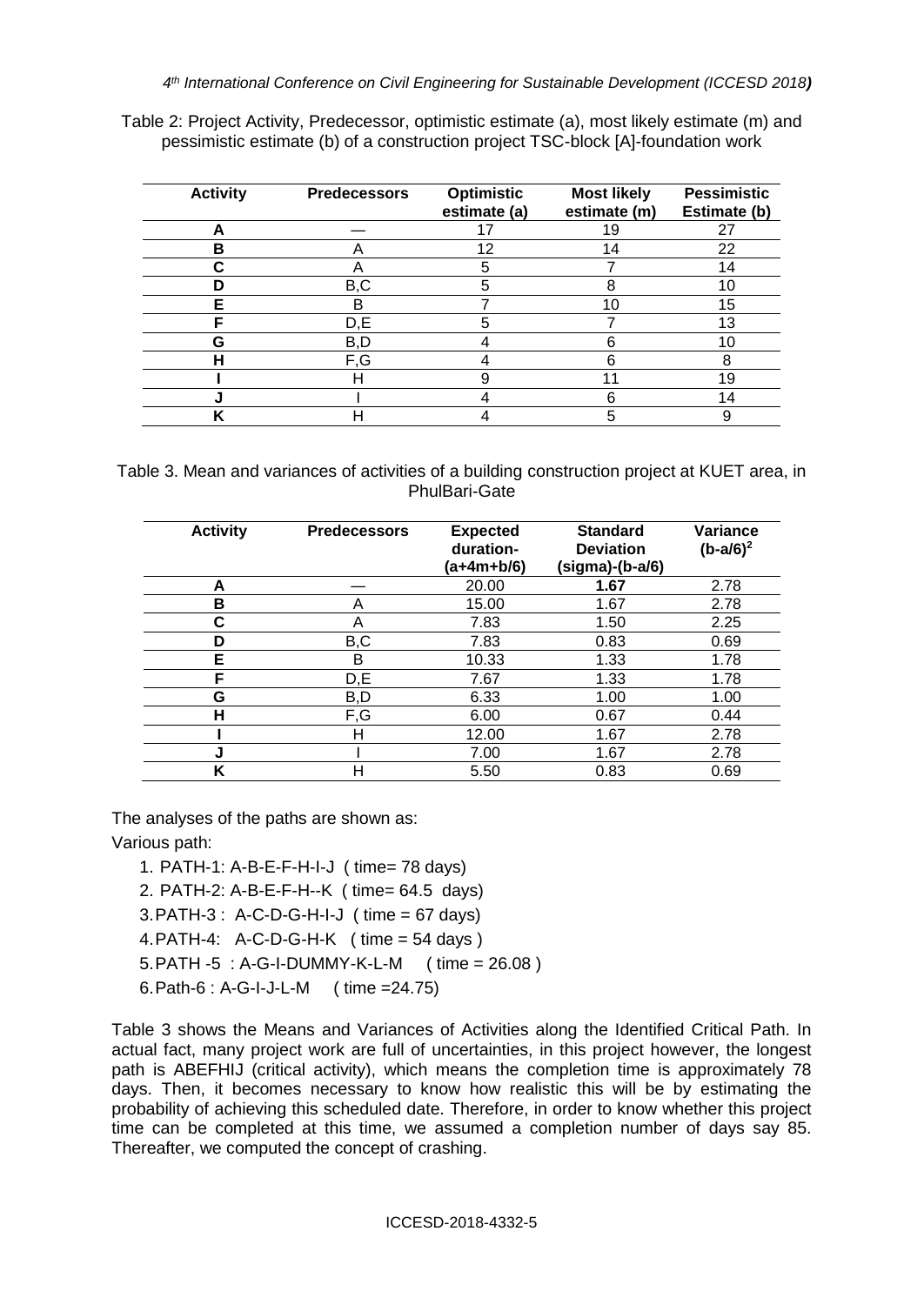#### **3.3 Project variance & probability analysis**

Project variance on critical path = 2.78+2.78+1.78+1.78+0.44+2.78+2.78= 15.12

Therefore, in order to know whether this project time can be completed at this time, we assumed a completion number of days say 85. Thereafter, we computed the probability that the project will be completed in less than 85 days as:

$$
Z = \frac{x - \mu}{\sigma} = \frac{DUE\ DATE - EXPECTED\ DATE\ OF\ COMPLETION}{\sqrt{PROJECT\ VARIENCE}}
$$
\n
$$
= \frac{90 - 78}{\sqrt{15.12}} = 1.80
$$
\n(4)

p(  $z \le 1.80$  ) from Z distribution table = 0.961 = 96% (approximate.). Therefore, the probability that project will be completed in less than 85 days



Figure 4: Network diagram with critical path--TSC-block [A]

Table 4: The earliest time, latest time and slack activities of a building construction project at KUET,in Teligati,PhulBari Gate

|   | <b>Duration</b> | ES    | EF    | LS    | LF    | Slack(TF) |
|---|-----------------|-------|-------|-------|-------|-----------|
| A | 20              | 0     | 20    | 3     | 20    | 0         |
| в | 15              | 20    | 35    | 0     | 35    |           |
| С | 7.83            | 20    | 27.83 | 5     | 37.5  | 9.67      |
| D | 7.83            | 35    | 42.83 |       | 45.33 | 2.5       |
| Е | 10.33           | 35    | 45.33 | 9     | 45.33 | 0         |
| F | 7.67            | 45.33 | 53    | 21.33 | 53    | 0         |
| G | 6.33            | 42.83 | 49.16 | 10.33 | 53    | 3.84      |
| н | 6               | 53    | 59    | 11.33 | 59    | 0         |
|   | 12              | 59    | 71    | 16.33 | 71    | 0         |
| J | 7               | 71    | 78    | 23.66 | 78    | 0         |
| Κ | 5.50            | 59    | 64.5  | 22.33 | 78    | 13.5      |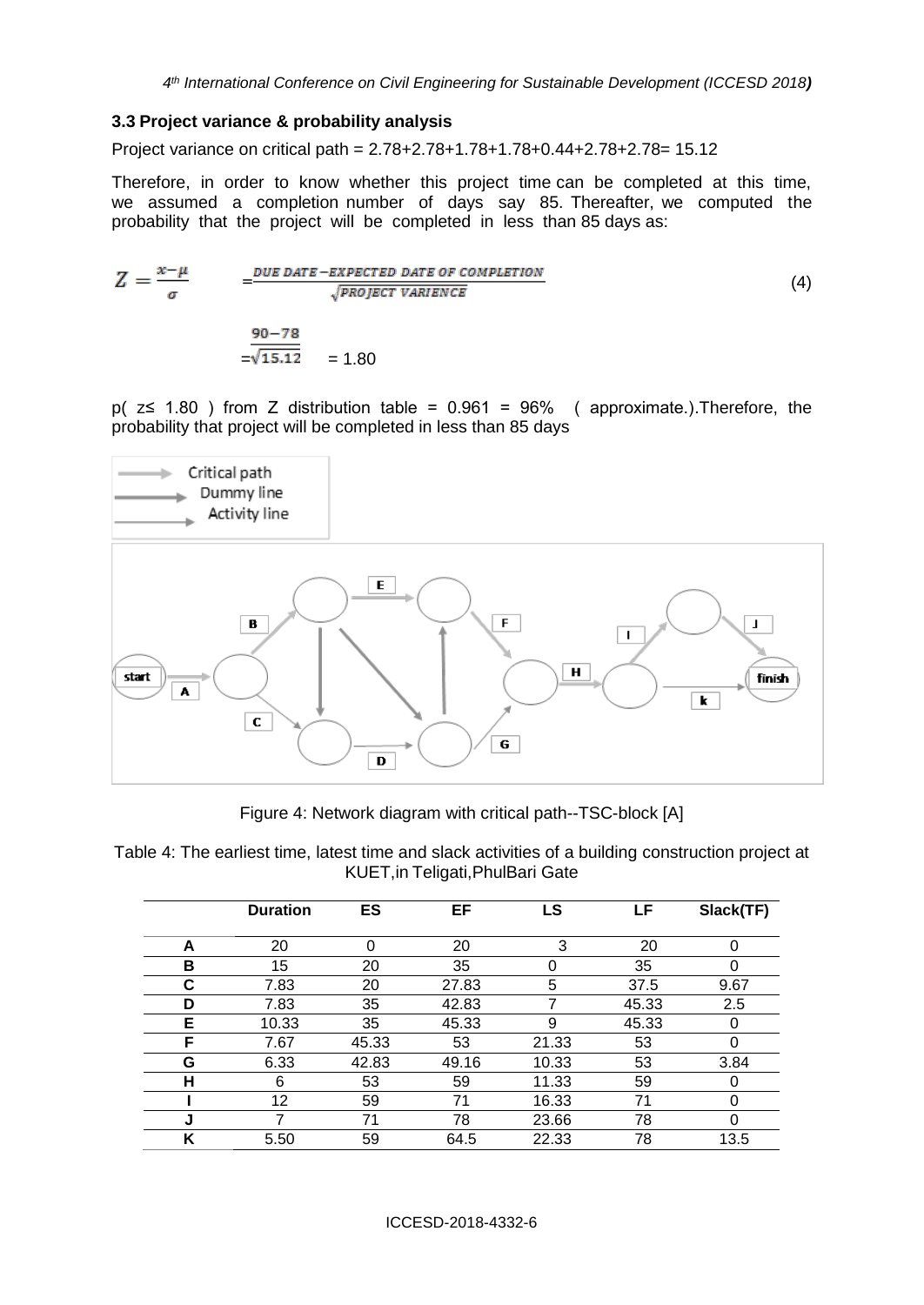#### **3.4 Cost analysis using crashing**

This building project analyses will be incomplete if the cost associated with its monetary terms is not worked out. The essence of cost analyses is to determine the optimum cost of the project using the method of least cost scheduling.(Wiest & Levy) This was done by reducing the time of activities on the critical path with the lowest cost slope.(Adebowale & Oluboyede, 2011) If the time is reduced this will in turn increases the cost. This could result to extending the hours of work per day or hiring more labour:

$$
Cost slope = \frac{Crash Cost(CC) - Normal Cost(NC)}{CrashTime(CT) - Normal Time(NT)}
$$
(5)

Table 5: Project Activity, Days (actual and crash) and cost (actual and crash) of TSC-block [A] foundation construction project at KUET in Teligati, PhulBari Gate

|                 | <b>Duration (days)</b> |                  |               | Cost (tk* 10^3) |                   |
|-----------------|------------------------|------------------|---------------|-----------------|-------------------|
| <b>Activity</b> | <b>Actual</b>          | crash            | <b>Actual</b> | Crash           | <b>Cost slope</b> |
| A               | 20                     | 15 <sub>15</sub> | 338           | 423             |                   |
| в               | 15                     | 10               | 468           | 608             | 28                |
| С               | 7.83                   | 5.83             | 250           | 310             | 30                |
| D               | 7.83                   | 5.83             | 2060          | 2310            | 125               |
| Е               | 10.33                  | 7.33             | 2260          | 2560            | 100               |
| F               | 7.67                   | 5.67             | 1450          | 1630            | 90                |
| G               | 6.33                   | 4.33             | 550           | 620             | 35                |
| н               | 6                      | 4                | 800           | 950             | 75                |
|                 | 12                     | 8                | 650           | 760             | 27.5              |
| J               |                        | 5                | 450           | 525             | 37.5              |
| Κ               | 5.50                   | 4.50             | 800           | 880             | 80                |
|                 | Total                  |                  | 10076         | 11576           |                   |

Table 6: Activities crash cost/day calculation of TSC-block [A] foundation construction project at KUET in Teligati,PhulBari Gate

| <b>Activity</b> | <b>Actual</b><br>time | crash<br>time | maximum<br>crash<br>time | <b>Actual</b><br>cost<br>1000 tk | Crash<br>cost | crash<br>cost /day |
|-----------------|-----------------------|---------------|--------------------------|----------------------------------|---------------|--------------------|
| A               | 20                    | 15            | 5                        | 338                              | 423           | 17                 |
| в               | 15                    | 10            | 5                        | 468                              | 608           | 28                 |
| С               | 7.83                  | 5.83          | 2                        | 250                              | 310           | 30                 |
| D               | 7.83                  | 5.83          | $\overline{2}$           | 2060                             | 2310          | 125                |
| Е               | 10.33                 | 7.33          | 3                        | 2260                             | 2560          | 100                |
| F               | 7.67                  | 5.67          | 2                        | 1450                             | 1630          | 90                 |
| G               | 6.33                  | 4.33          | 2                        | 550                              | 620           | 35                 |
| н               | 6                     | 4             | $\overline{2}$           | 800                              | 950           | 75                 |
|                 | 12                    | 8             | 4                        | 650                              | 760           | 27.5               |
| J               | 7                     | 5             | $\overline{2}$           | 450                              | 525           | 37.5               |
| ĸ               | 5.50                  | 4.50          |                          | 800                              | 880           | 80                 |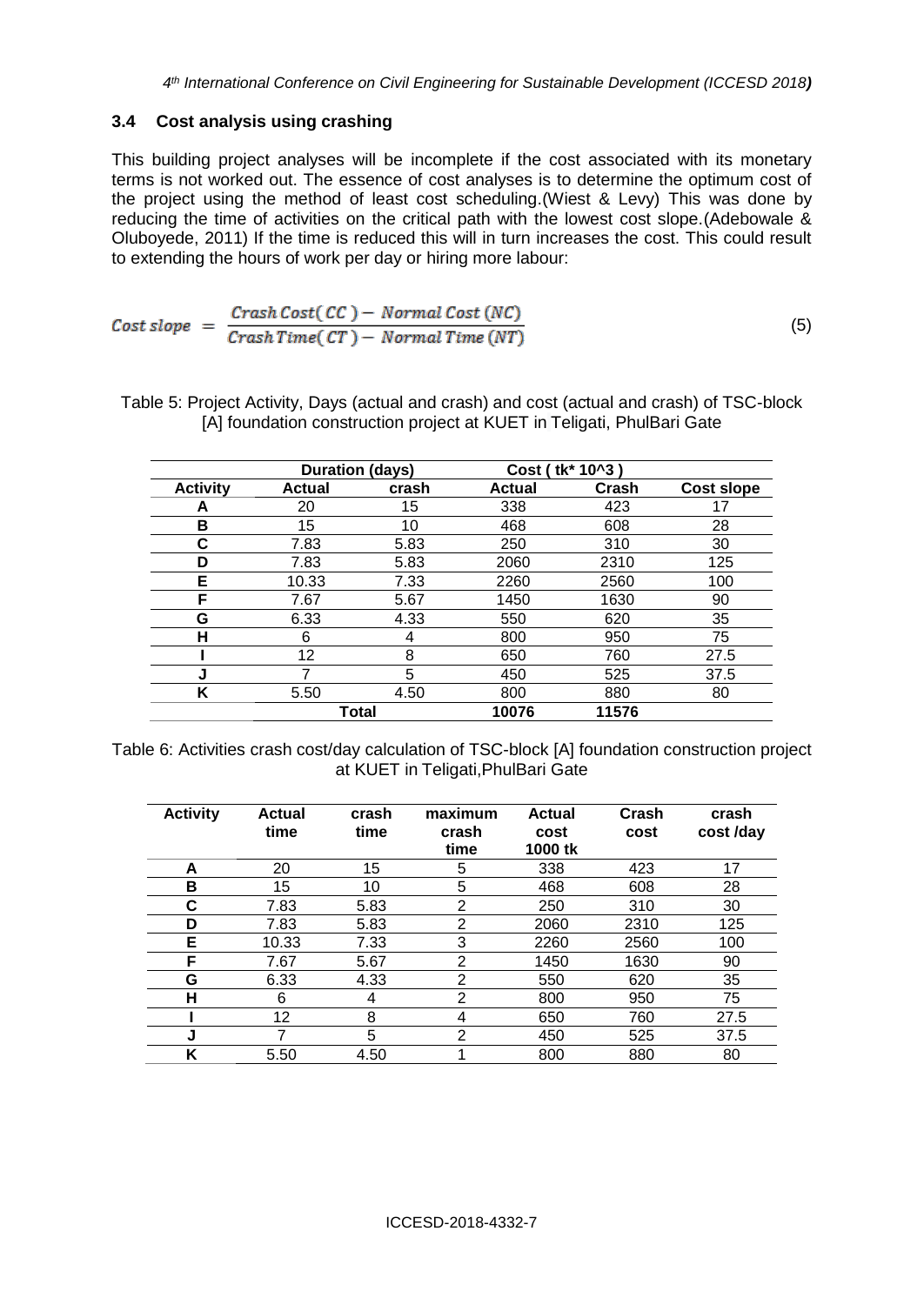Table 7: Crashing analysis of TSC-block [A] foundation construction project at KUET ,for 18 days reduction from critical path duration.

| A-B-E-F-H-I-J =73 DAYS (AFTER 5 DAY CRASHING)                            | this is critical path & A crash due to lowest cost slope               |  |  |  |
|--------------------------------------------------------------------------|------------------------------------------------------------------------|--|--|--|
| A-B-E-F-H-I-J =71 DAYS (AFTER 2 DAY CRASHING)                            | this is critical path & H crash due to lowest cost slope               |  |  |  |
| A-B-E-F-H-I-J = 67 DAYS (AFTER 4 DAY CRASHING)                           | this is critical path & I crash due to lowest cost slope               |  |  |  |
|                                                                          | But now we get two critical path of same time 67 days path -1 & path-3 |  |  |  |
| A-B-E-F-H-I-J = 64.5 DAYS (AFTER 2.5 DAY CRASHING)                       | this is critical path & B crash due to lowest cost slope               |  |  |  |
| A-C-D-G-H-I-J= 65 DAYS(AFTER 2 DAY CRASHING)                             | this is not critical path & C crash due to lowest cost slope           |  |  |  |
| But now we get two critical path of same time 64.5 days path -1 & path-2 |                                                                        |  |  |  |
| A-B-E-F-H-I-J = 62 DAYS (AFTER 2.5 DAY CRASHING)                         | this is critical path & B crash due to lowest cost slope               |  |  |  |
| A-B-E-F-H-K= 62 DAYS (AFTER 2.5 DAY CRASHING)                            | this is critical path & B crash due to lowest cost slope               |  |  |  |
| But now we get two critical path of same time 62 days path -1 & path-2   |                                                                        |  |  |  |
| A-B-E-F-H-I-J = 60 DAYS (AFTER 2 DAY CRASHING)                           | this is critical path & J crash due to lowest cost slope               |  |  |  |
| A-B-E-F-H-K= 61 DAYS (AFTER 1 DAY CRASHING)                              | this is not critical path & K crash due to lowest cost slope           |  |  |  |

Table 8: Crashing cost of TSC-block [A] foundation construction project in Teligati, PhulBari Gate at KUET after 18 days reduction from critical path duration

| <b>Activity</b> | calculation    | cost(TK*10^3) |
|-----------------|----------------|---------------|
| А               | $338+(5*17)$   | 423           |
| в               | $250+(2*30)$   | 608           |
| С               | $468 + (5*28)$ | 310           |
| D               | 2060           | 2060          |
| Е               | 2260           | 2260          |
| F               | 1450           | 1450          |
| G               | 550            | 550           |
| н               | $800+(2*75)$   | 950           |
|                 | $650+(4*27.5)$ | 760           |
| J               | $450+(2*37.5)$ | 525           |
| Κ               | $800+(1*80)$   | 880           |
|                 | Total          | 10876         |

## **4. CONCLUSIONS**

The problem of poor project execution, non-completion And behind schedule, which are rampant in our society. A various number of factors influence to delays.Due to cost and time over-runs can increases complexity of the project.so that this require proper analysis to control. Our main objectives to find minimum cost in project completion time. For this actually use PERT & CPM to find optimum time which is less than schedule time 105 days in foundation work of TSC-block[A]. That we find that was the longest path in network (critical path). Where we get time 78 days less than 105 days .in this path slack was zero. Our completion time was 60 days .which is less than 18 days of 78 days. So that crashing was required to reach completion time & find cost minimum.so for his finally we get total project cost TK.10876000. If network analysis tools are employed and incorporated into the project plan at the onset of work activities. Also, the task of building project management can be improved if network analysis technique is adopted, this will identify minimum time a building project can take before completion. It will eliminate any sort of redundancy or dangling of activities, so that the developer can meet the needs of other clients who need its services at